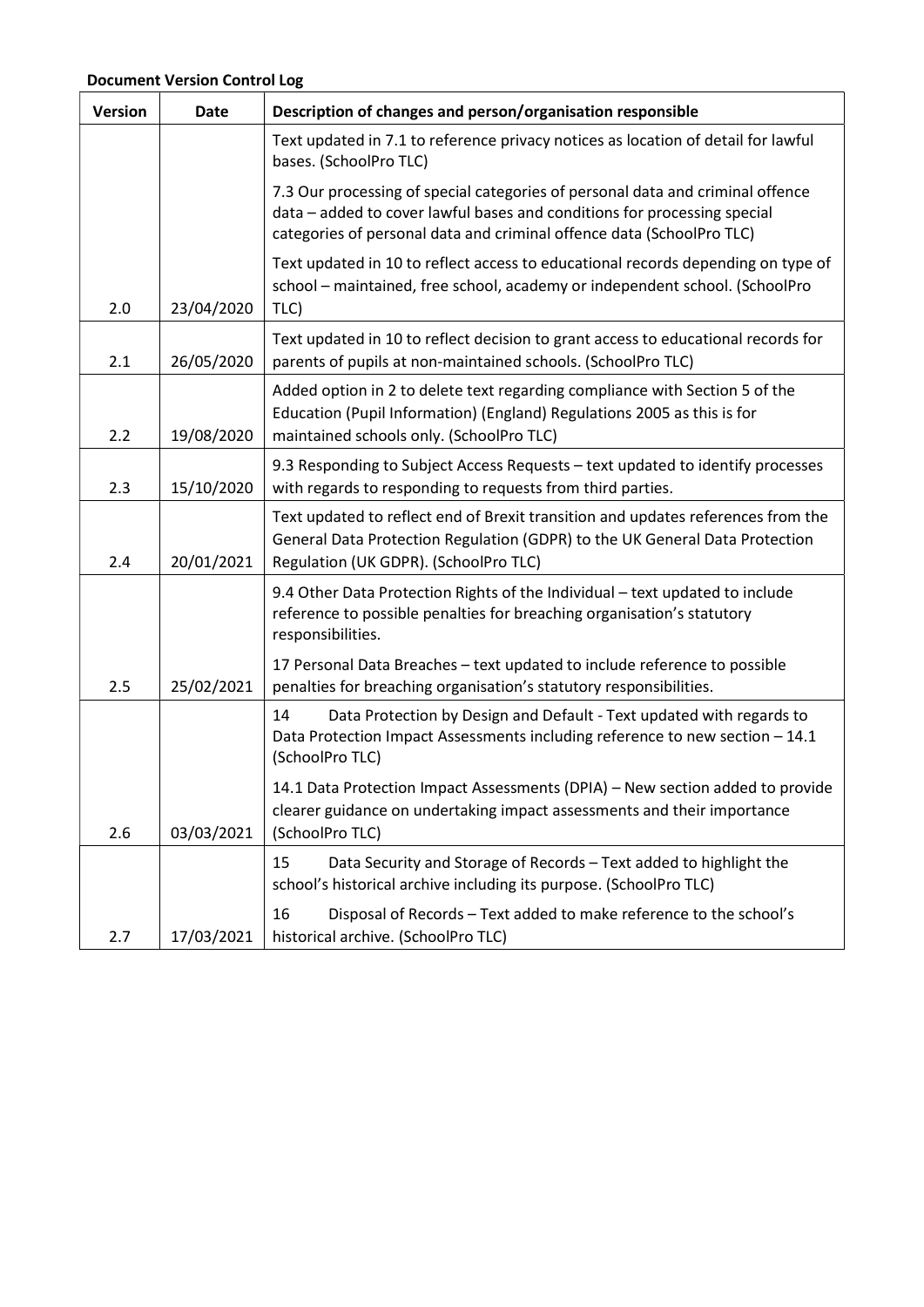

LETHBRIDGE PRIMARY SCHOOL

# DATA PROTECTION POLICY

# (Updated June 2021)

| <b>Reviewed June 2021</b> | Approved by Governors - next review July 2022 |
|---------------------------|-----------------------------------------------|
|                           |                                               |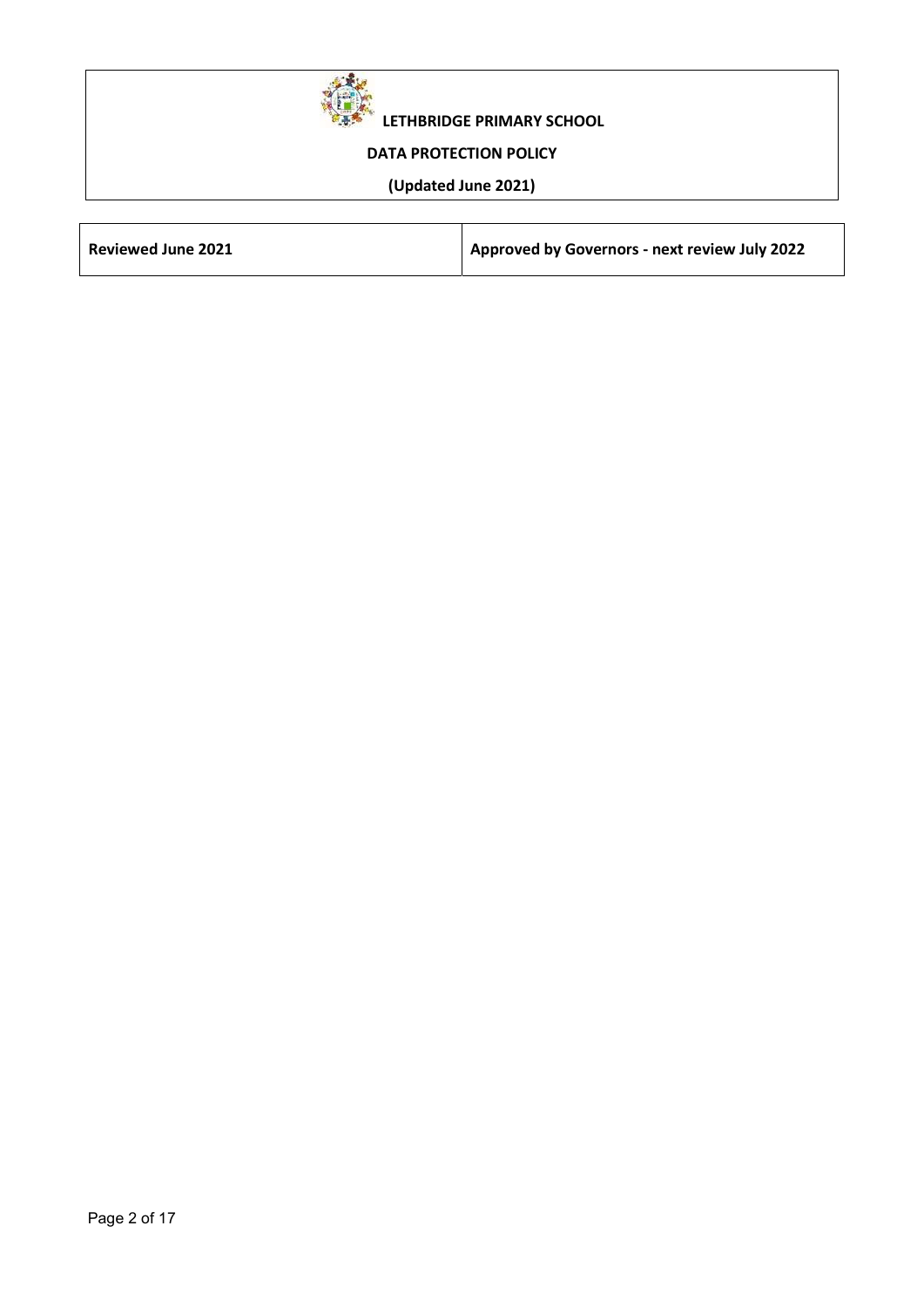# **Contents**

#### …………………………………………………………………………………………………………………….

### 1. Aims

Our school aims to ensure that all personal data collected about staff, pupils, parents, governors, visitors and other individuals is collected, stored and processed in accordance with the UK General Data Protection Regulation (UK GDPR) and the provisions of the Data Protection Act 2018 (DPA 2018).

This policy applies to all personal data, regardless of whether it is in paper or electronic format.

### 2. Legislation and Guidance

This policy meets the requirements of the UK GDPR and the provisions of the DPA 2018. It is based on guidance published by the Information Commissioner's Office (ICO) on the UK GDPR and the ICO's code of practice for subject access requests. It also reflects the ICO's code of practice for the use of surveillance cameras and personal information.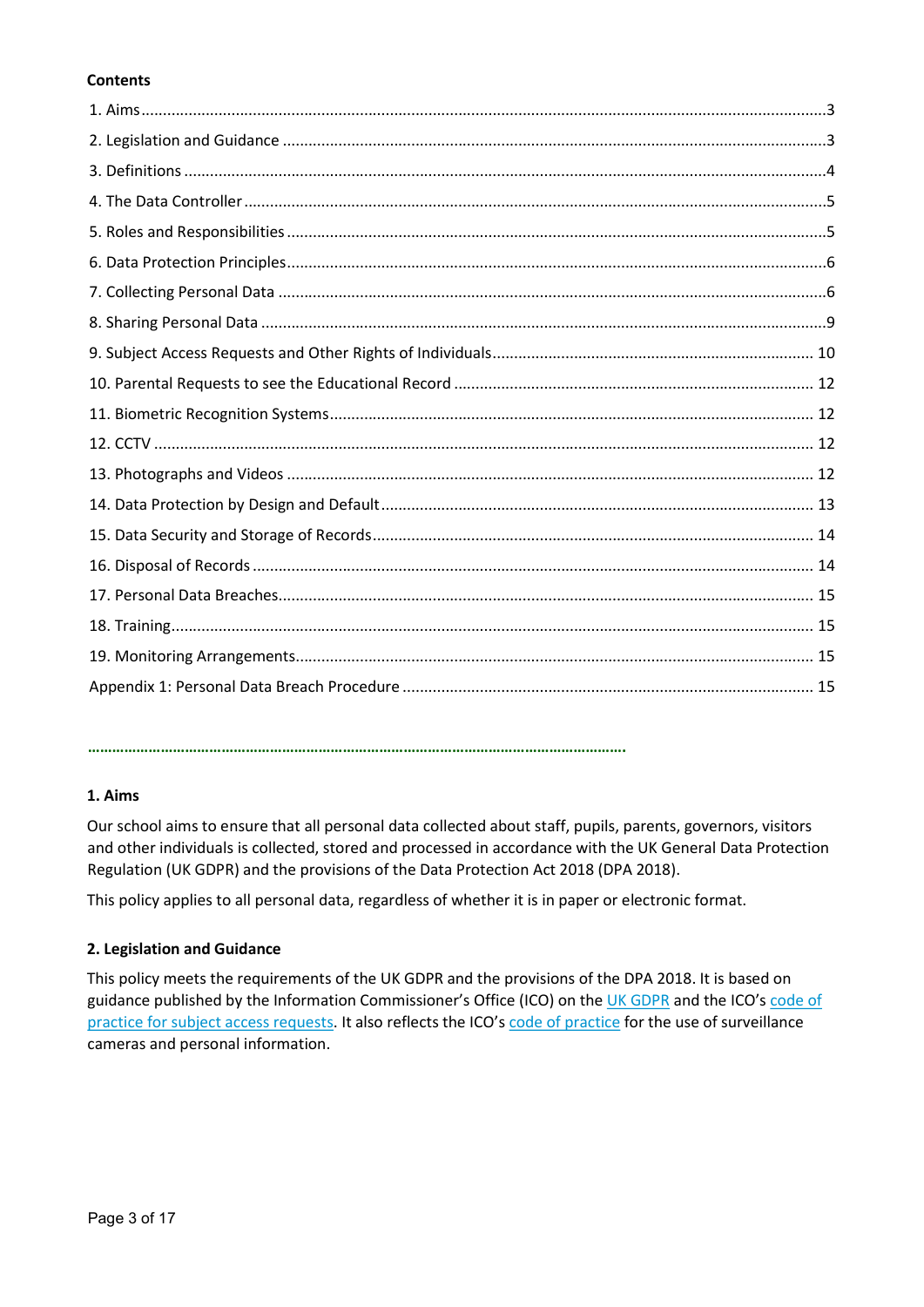# 3. Definitions

| Term                                   | Definition                                                                                                                                                                                                                                                                                                                                                                                                                                                                      |
|----------------------------------------|---------------------------------------------------------------------------------------------------------------------------------------------------------------------------------------------------------------------------------------------------------------------------------------------------------------------------------------------------------------------------------------------------------------------------------------------------------------------------------|
| Personal data                          | Any information relating to an identified, or identifiable, individual.<br>This may include the individual's:<br>Name (including initials)<br>$\bullet$<br>Identification number<br>Location data<br>Online identifier, such as a username<br>It may also include factors specific to the individual's physical, physiological, genetic,<br>mental, economic, cultural or social identity.                                                                                      |
| Special categories of<br>personal data | Personal data which is more sensitive and so needs more protection, including information<br>about an individual's:<br>Racial or ethnic origin<br>$\bullet$<br>Political opinions<br>$\bullet$<br>Religious or philosophical beliefs<br>$\bullet$<br>Trade union membership<br>$\bullet$<br>Genetics<br>Biometrics (such as fingerprints, retina and iris patterns), where used for<br>identification purposes<br>Health - physical or mental<br>Sex life or sexual orientation |
| Processing                             | Anything done to personal data, such as collecting, recording, organising, structuring,<br>storing, adapting, altering, retrieving, using, disseminating, erasing or destroying.<br>Processing can be automated or manual.                                                                                                                                                                                                                                                      |
| Data subject<br>Data controller        | The identified or identifiable individual whose personal data is held or processed.<br>A person or organisation that determines the purposes and the means of processing of                                                                                                                                                                                                                                                                                                     |
|                                        | personal data.                                                                                                                                                                                                                                                                                                                                                                                                                                                                  |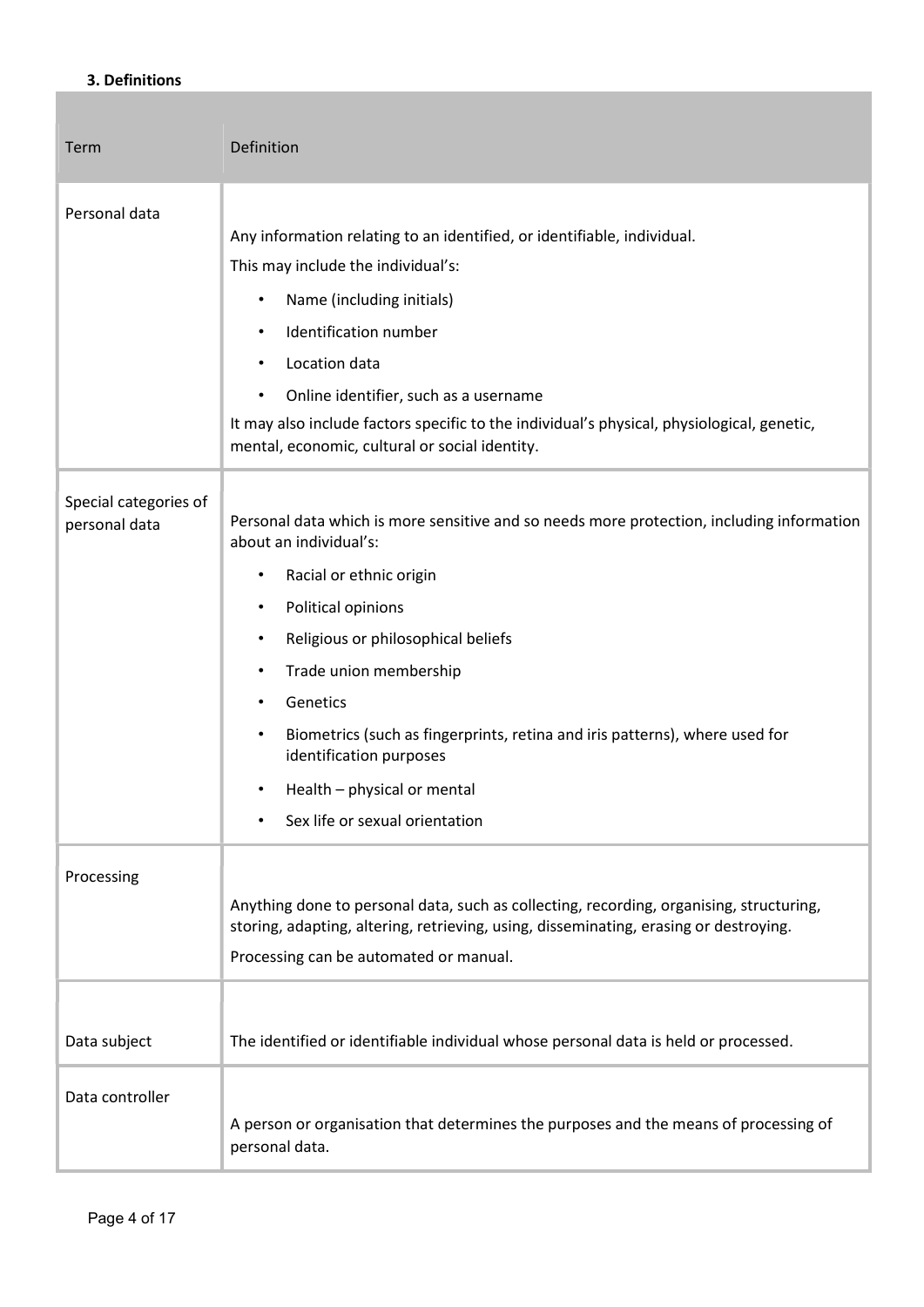| Data processor       | A person or other body, other than an employee of the data controller, who processes<br>personal data on behalf of the data controller.              |
|----------------------|------------------------------------------------------------------------------------------------------------------------------------------------------|
| Personal data breach | A breach of security leading to the accidental or unlawful destruction, loss, alteration,<br>unauthorised disclosure of, or access to personal data. |

### 4. The Data Controller

Lethbridge Primary school processes personal data relating to parents, pupils, staff, governors, visitors and others, and therefore is a data controller.

The school is registered as a data controller with the ICO and will renew this registration annually or as otherwise legally required.

### 5. Roles and Responsibilities

This policy applies to all staff employed by our school, and to external organisations or individuals working on our behalf. Staff who do not comply with this policy may face disciplinary action.

### 5.1 Governing Body

The governing body has overall responsibility for ensuring that our school complies with all relevant data protection obligations.

### 5.2 Data Protection Officer

The data protection officer (DPO) is responsible for overseeing the implementation of this policy, monitoring our compliance with data protection law, and developing related policies and guidelines where applicable.

They will provide an annual report of their activities directly to the governing board and, where relevant, report to the board their advice and recommendations on school data protection issues.

The DPO is also the first point of contact for individuals whose data the school processes, and for the ICO.

Full details of the DPO's responsibilities are set out in their SLA.

Our DPO is SchoolPro TLC Limited and is contactable via GDPR@SchoolPro.uk

### 5.3 Headteacher

The headteacher acts as the representative of the data controller on a day-to-day basis.

### 5.4 All Staff

Staff are responsible for:

- Collecting, storing and processing any personal data in accordance with this policy
- Informing the school of any changes to their personal data, such as a change of address
- Contacting the DPO in the following circumstances:
	- $\circ$  With any questions about the operation of this policy, data protection law, retaining personal data or keeping personal data secure
	- o If they have any concerns that this policy is not being followed
	- If they are unsure whether or not they have a lawful basis to use personal data in a particular way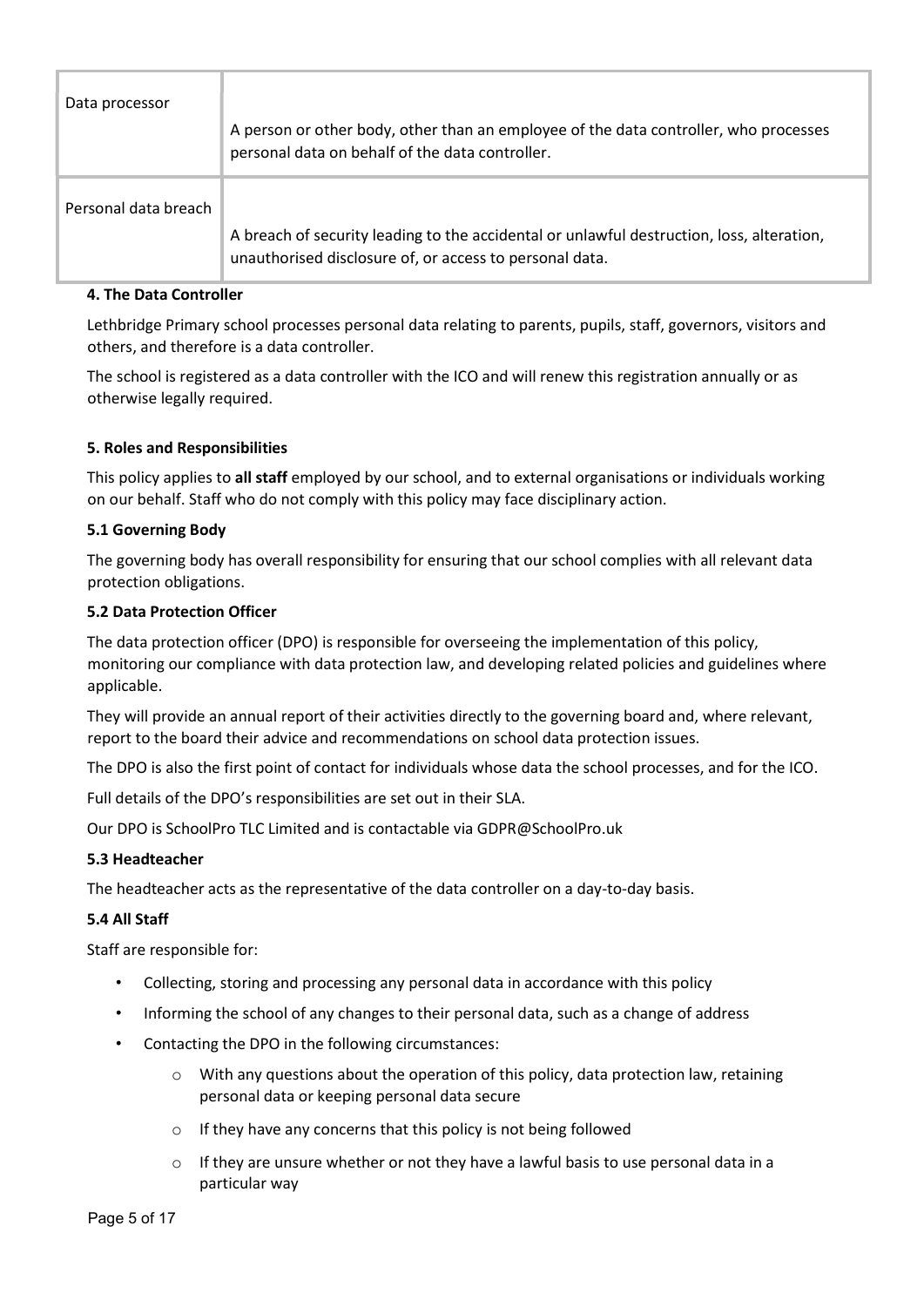$\circ$  If they need to rely on or capture consent, draft a privacy notice, deal with data protection rights invoked by an individual, or transfer personal data outside the European Economic Area o If there has been a data

breach

- $\circ$  Whenever they are engaging in a new activity that may affect the privacy rights of individuals
- o If they need help with any contracts or sharing personal data with third parties

# 6. Data Protection Principles

The UK GDPR is based on data protection principles that our school must comply with. The principles say that personal data must be:

- Processed lawfully, fairly and in a transparent manner
- Collected for specified, explicit and legitimate purposes
- Adequate, relevant and limited to what is necessary to fulfil the purposes for which it is processed
- Accurate and, where necessary, kept up to date
- Kept for no longer than is necessary for the purposes for which it is processed
- Processed in a way that ensures it is appropriately secure

This policy sets out how the school aims to comply with these principles.

### 7. Collecting Personal Data

### 7.1 Lawfulness, Fairness and Transparency

We will only process personal data where we have one of 6 'lawful bases' (legal reasons) to do so under data protection law:

- The data needs to be processed so that the school, as a public authority, can perform a **public task,** and carry out its official functions
- The data needs to be processed so that Lethbridge Primary school can fulfil a contract with the individual, or the individual has asked the school to take specific steps before entering into a contract
- The data needs to be processed so that the school can comply with a legal obligation
- The data needs to be processed to ensure the vital interests of the individual e.g. to protect someone's life
- The data needs to be processed for the legitimate interests of the school or a third party (provided the individual's rights and freedoms are not overridden)
- Where the above does not apply we shall request clear consent from the individual (or their parent/carer when appropriate in the case of a pupil)

For further detail of which lawful basis is used for each category of data, see the relevant privacy notice.

For special categories of personal data, we will also meet one of the special category conditions for processing which are set out in the UK GDPR and Data Protection Act 2018. This is laid out in more detail in point 7.3.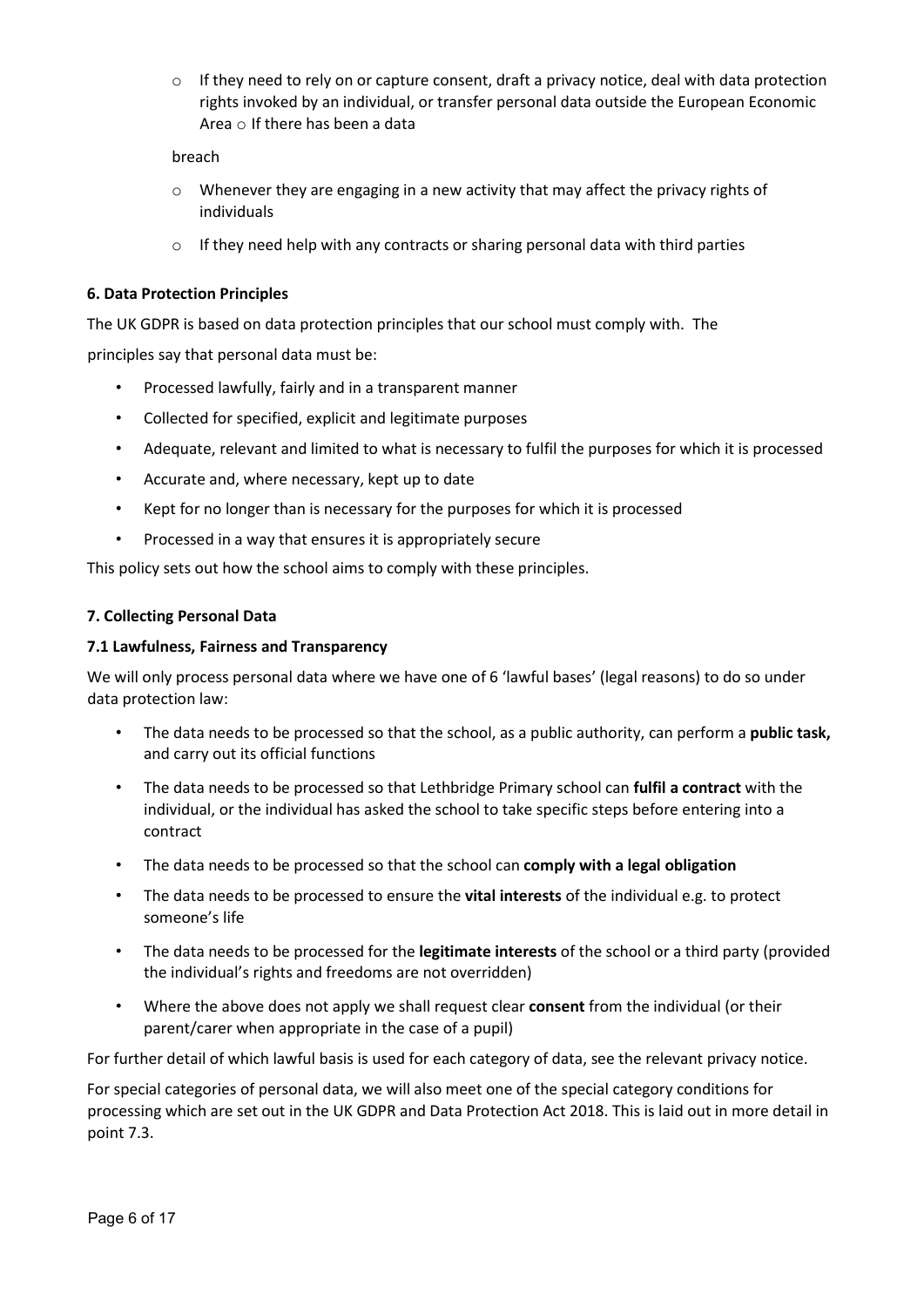If we offer online services to pupils, such as classroom apps, we intend to rely on Public Task as a basis for processing, where this is not appropriate we will get parental consent for processing (except for online counselling and preventive services).

Whenever we first collect personal data directly from individuals, we will provide them with the relevant information required by data protection law.

# 7.2 Limitation, Minimisation and Accuracy

We will only collect personal data for specified, explicit and legitimate reasons. We will explain these reasons to the individuals when we first collect their data.

If we want to use personal data for reasons other than those given when we first obtained it, we will inform the individuals concerned before we do so, and seek consent where necessary.

Staff must only process personal data where it is necessary in order to do their jobs.

When staff no longer need the personal data they hold, they must ensure it is deleted or anonymised. This will be done in accordance with the school's record retention schedule.

### 7.3 Our processing of special categories of personal data and criminal offence data

As part of our statutory functions, we process special category data and criminal offence data in accordance with the requirements of Articles 9 and 10 of the UK General Data Protection Regulation ('UK GDPR') and Schedule 1 of the Data Protection Act 2018 ('DPA 2018').

### Special Category Data

Special category data is defined at Article 9 of the UK GDPR as personal data revealing:

- Racial or ethnic origin;
- Political opinions;
- Religious or philosophical beliefs;
- Trade union membership;
- Genetic data;
- Biometric data for the purpose of uniquely identifying a natural person;
- Data concerning health; or
- Data concerning a natural person's sex life or sexual orientation.

### Criminal Conviction Data

Article 10 of the UK GDPR covers processing in relation to criminal convictions and offences or related security measures. In addition, section 11(2) of the DPA 2018 specifically confirms that this includes personal data relating to the alleged commission of offences or proceedings for an offence committed or alleged to have been committed, including sentencing. This is collectively referred to as 'criminal offence data'.

### Appropriate Policy Document

Some of the Schedule 1 conditions for processing special category and criminal offence data require us to have an Appropriate Policy Document ('APD') in place, setting out and explaining our procedures for securing compliance with the principles in Article 5 and policies regarding the retention and erasure of such personal data.

This section of our Data Protection Policy document explains our processing and satisfies the requirements of Schedule 1, Part 4 of the DPA 2018.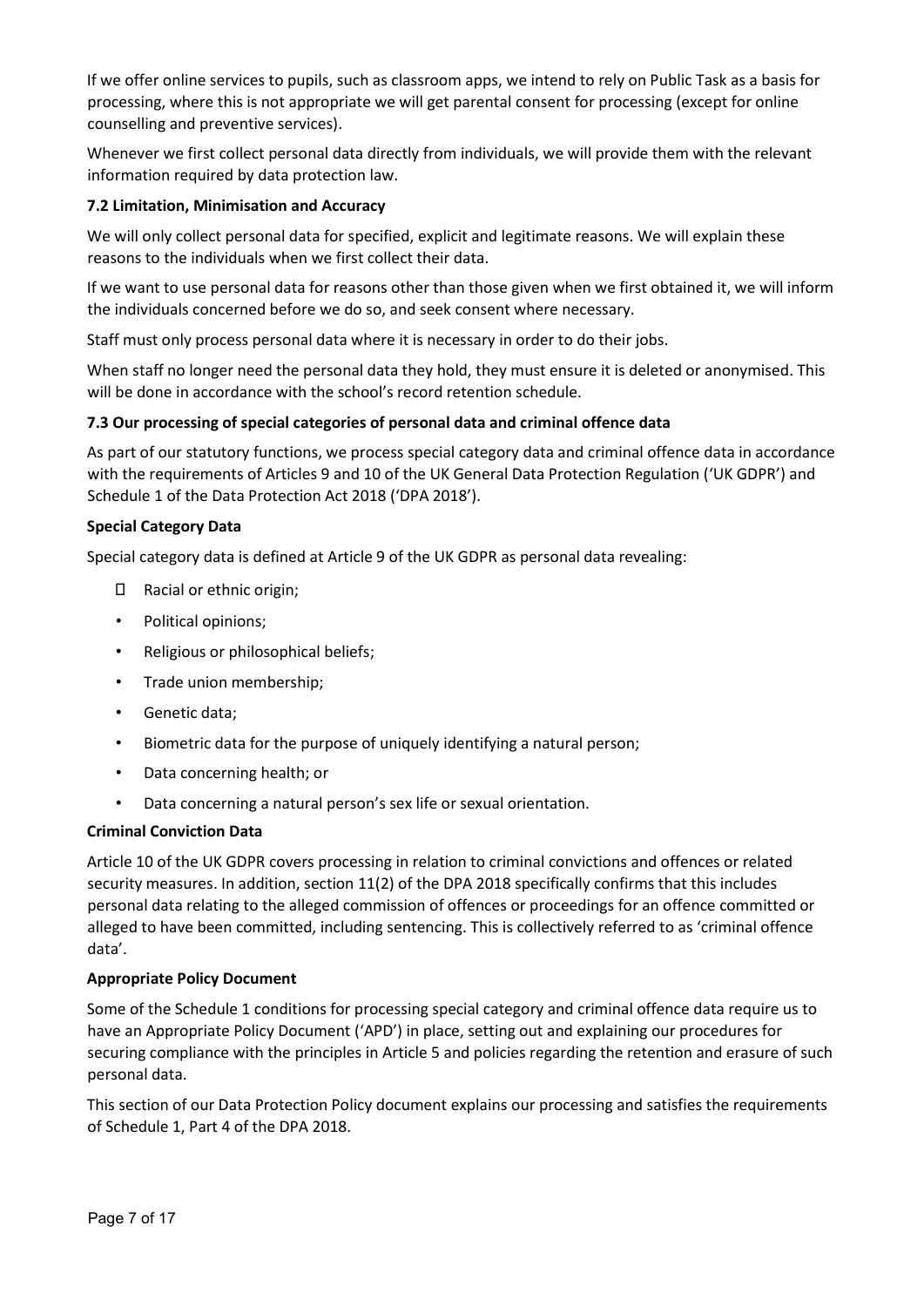In addition, it provides some further information about our processing of special category and criminal offence data where a policy document isn't a specific requirement. The information supplements our privacy notices.

# Conditions for processing special category and criminal offence data

Lethbridge Primary school will process special categories of personal data under the following UK GDPR Articles:

i. Article 9(2)(a) – explicit consent

In circumstances where we seek consent, we make sure that the consent is unambiguous and for one or more specified purposes, is given by an affirmative action and is recorded as the condition for processing.

Examples of our processing include staff dietary requirements and health information we receive from our pupils who require a reasonable adjustment to access our services.

ii. Article 9(2)(b) – where processing is necessary for the purposes of performing or exercising obligations or rights which are imposed or conferred by law on the school or the data subject in connection with employment, social security or social protection.

Examples of our processing include staff sickness absences.

iii. Article 9(2)(c) – where processing is necessary to protect the vital interests of the data subject or of another natural person.

An example of our processing would be using health information about a pupil or member of staff in a medical emergency.

iv. Article  $9(2)(f)$  – for the establishment, exercise or defence of legal claims.

Examples of our processing include processing relating to any employment tribunal or other litigation.

v. Article 9(2)(g) ‐ reasons of substantial public interest.

At Lethbridge Primary School, we are a publicly funded body and provide a safeguarding role to young and vulnerable people. Our processing of personal data in this context is for the purposes of substantial public interest and is necessary for the carrying out of our role.

Examples of our processing include the information we seek or receive as part of investigating an allegation.

vi. Article  $9(2)(i)$  – for archiving purposes in the public interest.

The relevant purpose we rely on is Schedule 1 Part 1 paragraph 4 – archiving.

We process criminal offence data under Article 10 of the UK GDPR

Examples of our processing of criminal offence data include pre‐employment checks and declarations by an employee in line with contractual obligations.

### Processing which requires an Appropriate Policy Document

Almost all of the substantial public interest conditions in Schedule 1 Part 2 of the DPA 2018, plus the condition for processing employment, social security and social protection data, require an APD (see Schedule 1 paragraphs 1 and 5).

This section of the policy is the APD for Lethbridge Primary School. It demonstrates that the processing of special category ('SC') and criminal offence ('CO') data based on these specific Schedule 1 conditions is compliant with the requirements of the UK GDPR Article 5 principles. Our retention with respect to this data is documented in our retention schedules.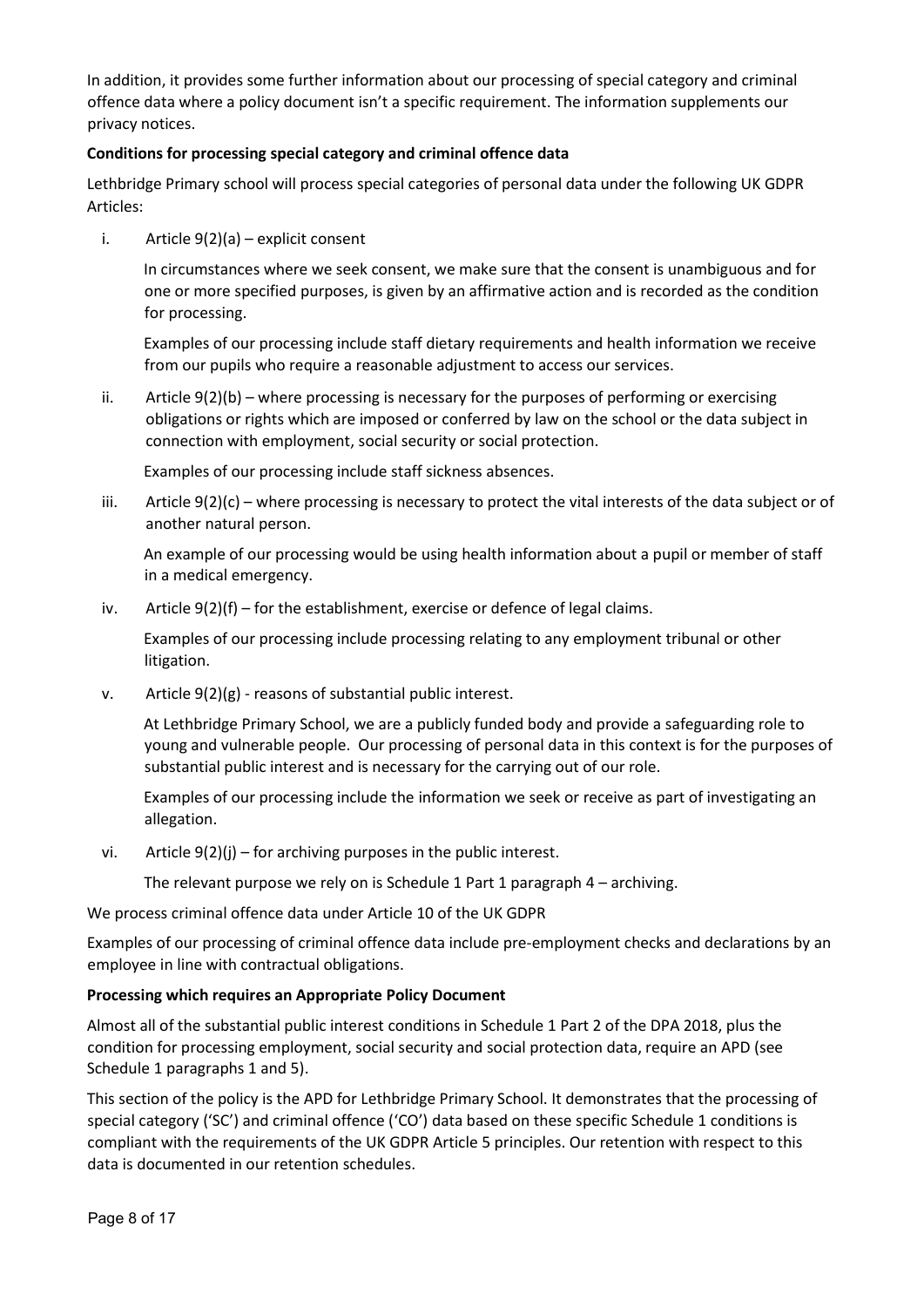# Description of data processed

We process the special category data about our employees that is necessary to fulfil our obligations as an employer. This includes information about their health and wellbeing, ethnicity, photographs and their membership of any union. Further information about this processing can be found in our staff privacy notice.

We process the special category data about the children in our care and other members of our community that is necessary to fulfil our obligations as a school, and for safeguarding and care. This includes information about their health and wellbeing, ethnicity, photographs and other categories of data relevant to the provision of care. Further information about this processing can be found in our pupil privacy notice.

We also maintain a record of our processing activities in accordance with Article 30 of the UK GDPR.

# Schedule 1 conditions for processing Special category data

We process SC data for the following purposes in Part 1 of Schedule 1:

Paragraph 1(1) employment, social security and social protection.

We process SC data for the following purposes in Part 2 of Schedule 1. All processing is for the first listed purpose and might also be for others dependent on the context:

- Paragraph 6(1) and (2)(a) statutory, etc. purposes
- Paragraph 18(1) safeguarding of children and of individuals at risk

### Criminal offence data

We process criminal offence data for the following purposes in parts 1, 2 and 3 of Schedule 1:

- Paragraph 1 employment, social security and social protection
- Paragraph  $6(2)(a)$  statutory, etc. purposes
- Paragraph 12(1) regulatory requirements relating to unlawful acts and dishonesty etc
- Paragraph 18(1) safeguarding of children and of individuals at risk
- Paragraph 36 Extension of conditions in part 2 of this Schedule referring to substantial public interest

### 8. Sharing Personal Data

We will not normally share personal data with anyone else, but may do so where:

- There is an issue with a pupil or parent/carer that puts the safety of our staff at risk
- We need to liaise with other agencies we may seek consent if necessary before doing this
- Our suppliers or contractors need data to enable us to provide services to our staff and pupils for example, IT and communication companies, education support companies, and those that provide tools for learning. When doing this, we will: o Only appoint suppliers or contractors which can provide sufficient guarantees that they comply with data protection law
	- $\circ$  Establish a data sharing agreement with the supplier or contractor, either in the contract or as a standalone agreement, to ensure the fair and lawful processing of any personal data we share
	- o Only share data that the supplier or contractor needs to carry out their service, and information necessary to keep them safe while working with us

We will also share personal data with law enforcement and government bodies where we are legally required to do so, including for:

Page 9 of 17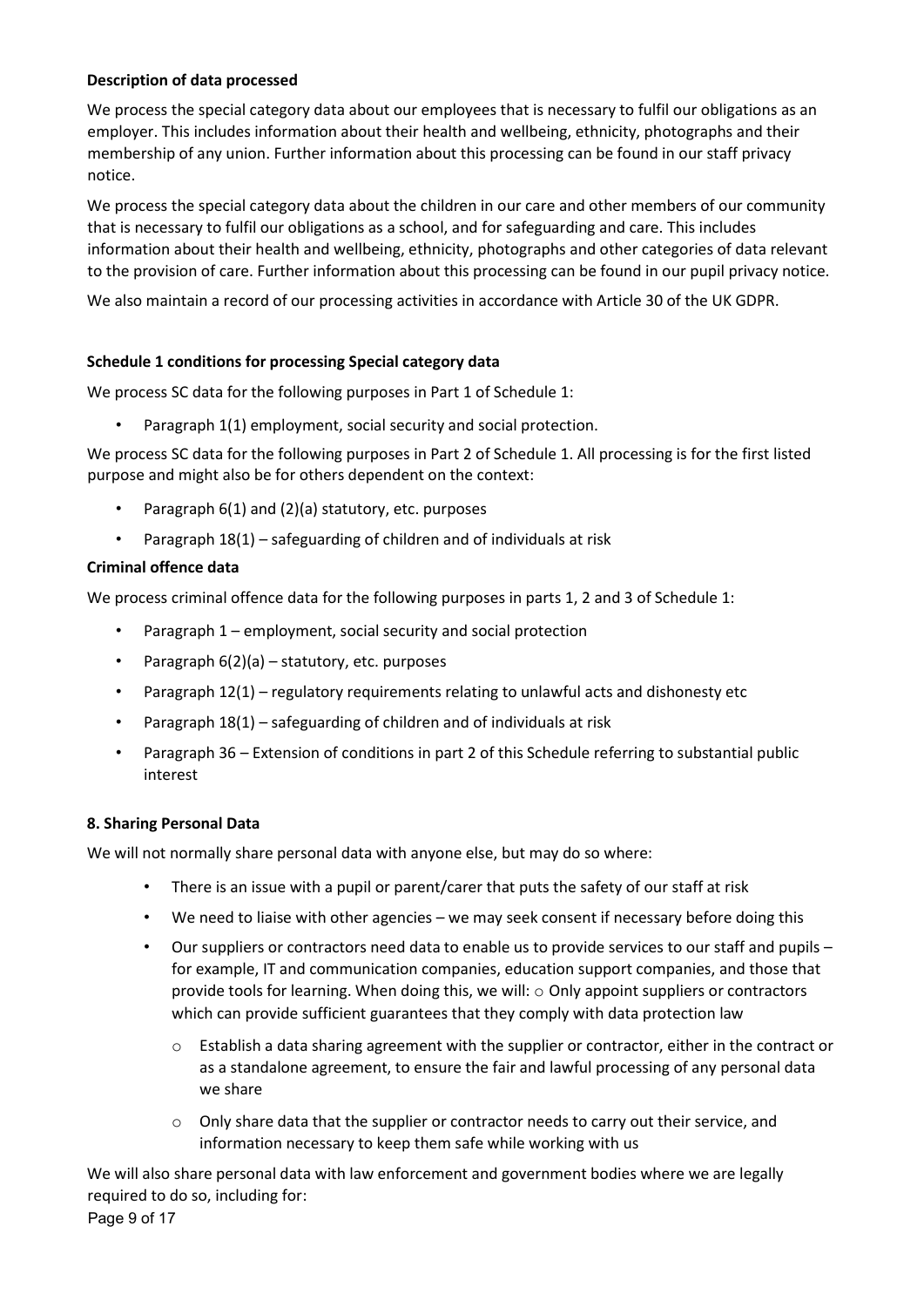- The prevention or detection of crime and/or fraud
- The apprehension or prosecution of offenders
- The assessment or collection of tax owed to HMRC
- In connection with legal proceedings
- Where the disclosure is required to satisfy our safeguarding obligations
- Research and statistical purposes, as long as personal data is sufficiently anonymised or consent has been provided

We may also share personal data with emergency services and local authorities to help them to respond to an emergency situation that affects any of our pupils or staff.

Where we transfer personal data to a country or territory outside the European Economic Area, we will do so in accordance with data protection law.

### 9. Subject Access Requests and Other Rights of Individuals

### 9.1 Subject Access Requests

Individuals have a right to make a 'subject access request' to gain access to personal information that the school holds about them. This includes:

- Confirmation that their personal data is being processed
- Access to a copy of the data
- The purposes of the data processing
- The categories of personal data concerned
- Who the data has been, or will be, shared with
- How long the data will be stored for, or if this isn't possible, the criteria used to determine this period
- The source of the data, if not the individual
- Whether any automated decision‐making is being applied to their data, and what the significance and consequences of this might be for the individual

Subject access requests must be submitted in writing, either by letter, email or fax to the school office addressed to the Headtecher. They should include:

- Name of individual
- Correspondence address
- Contact number and email address
- Details of the information requested

If staff receive a subject access request, they must immediately forward it to the Headteacher.

### 9.2 Children and Subject Access Requests

Personal data about a child belongs to that child, and not the child's parents or carers. For a parent or carer to make a subject access request with respect to their child, the child must either be unable to understand their rights and the implications of a subject access request, or have given their consent.

Children below the age of 12 are generally not regarded to be mature enough to understand their rights and the implications of a subject access request. Therefore, most subject access requests from parents or carers of pupils at our school may be granted without the express permission of the pupil. This is not a rule and a pupil's ability to understand their rights will always be judged on a case-by-case basis.

Page 10 of 17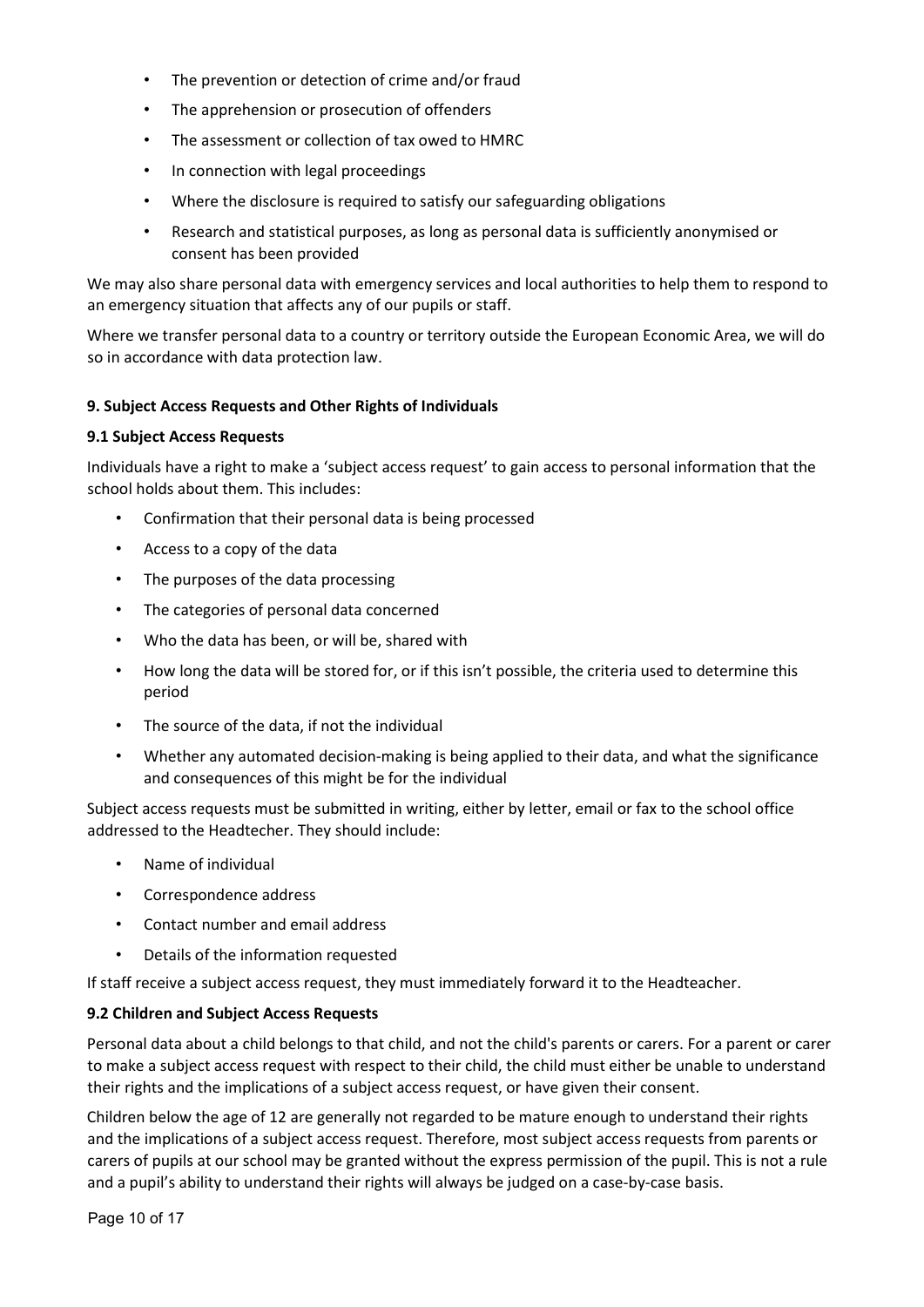### 9.3 Responding to Subiect Access Requests When

responding to requests, we:

- May ask the individual to provide 2 forms of identification
- May contact the individual via phone to confirm the request was made
- Will respond without delay and within 1 month of receipt of the request
- Will provide the information free of charge
- May tell the individual we will comply within 3 months of receipt of the request, where a request is complex or numerous. We will inform the individual of this within 1 month, and explain why the extension is necessary

We will not disclose information if it:

- Might cause serious harm to the physical or mental health of the pupil or another individual
- Would reveal that the child is at risk of abuse, where the disclosure of that information would not be in the child's best interests
- Is contained in adoption or parental order records
- Is given to a court in proceedings concerning the child

If the request is unfounded or excessive, we may refuse to act on it, or charge a reasonable fee which takes into account administrative costs.

A request will be deemed to be unfounded or excessive if it is repetitive or asks for further copies of the same information.

When we refuse a request, we will tell the individual why, and tell them they have the right to complain to the ICO.

The UK GDPR does not prevent a data subject making a subject access request via a third party. Requests from third parties are dealt with as follows:

- In these cases, we need to be satisfied that the third party making the request is entitled to act on behalf of the data subject.
- It is the third party's responsibility to provide evidence of this entitlement.
- This might be a written authority to make the request or it might be a more general power of attorney.
- If there is no evidence that the third party is authorised to act on behalf of the data subject, we are not required to respond to the SAR.
- However, if we are able to contact the data subject, we will respond to them directly to confirm whether they wish to make a SAR.

# 9.4 Other Data Protection Rights of the Individual

In addition to the right to make a subject access request (see above), and to receive information when we are collecting their data about how we use and process it (see section 7), individuals also have the right to:

- Withdraw their consent to processing at any time, where consent is the basis for processing
- Ask us to rectify, erase or restrict processing of their personal data, or object to the processing of it (in certain circumstances)
- Prevent use of their personal data for direct marketing
- Challenge processing which has been justified on the basis of public interest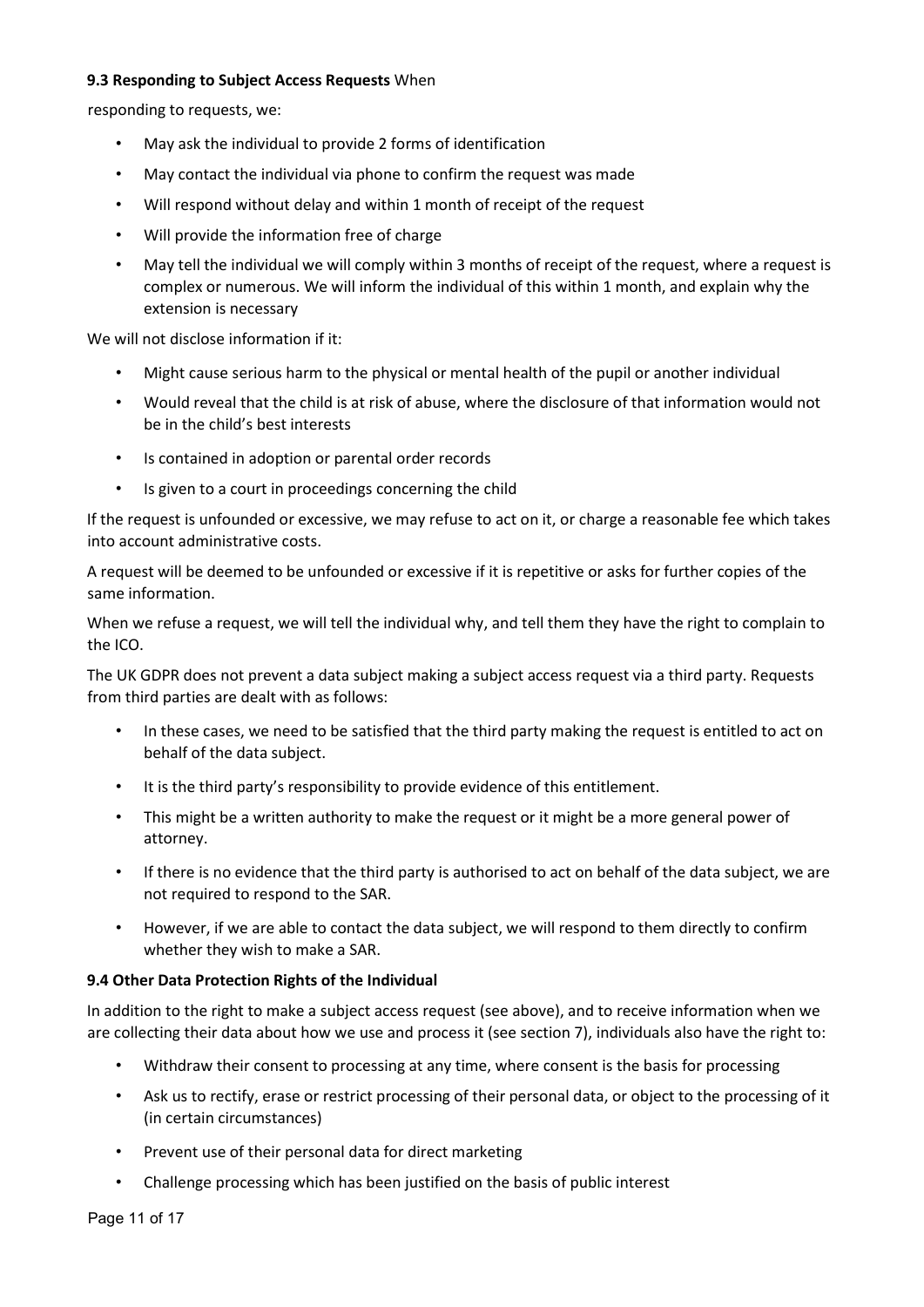- Request a copy of agreements under which their personal data is transferred outside of the European Economic Area
- Object to decisions based solely on automated decision making or profiling (decisions taken with no human involvement, that might negatively affect them)
- Prevent processing that is likely to cause damage or distress
- Be notified of a data breach in certain circumstances
- Make a complaint to the ICO
- Ask for their personal data to be transferred to a third party in a structured, commonly used and machine‐readable format (in certain circumstances)

Individuals should submit any request to exercise these rights to the Headteacher or DPO. If staff receive such a request, they must immediately forward it to the DPO or Headteacher.

It is important to note that the school could be reported to the Information Commissioner's Office (ICO) for failing to comply with their statutory responsibilities regarding SARs and other data protection rights of the individual, and penalties (including financial) may apply.

### 10. Parental Requests to see the Educational Record

Parents, or those with parental responsibility, have a legal right to free access to their child's educational records if the child attends a maintained school.

There is no equivalent legal right to access their child's educational record if the child attends an academy or free school in England or an independent school. Our school has made the decision to grant equivalent access to the parents of our pupils in line with the ICO's guidance, in order to retain appropriate communication between parents and the school.

### 11. Biometric Recognition Systems

The school does not collect or otherwise process biometric data.

# 12. CCTV

We use CCTV in various locations around the school site to ensure it remains safe. We will adhere to the ICO's code of practice for the use of CCTV.

We do not need to ask individuals' permission to use CCTV, but we make it clear where individuals are being recorded. Security cameras are clearly visible and accompanied by prominent signs explaining that CCTV is in use.

Any enquiries about the CCTV system should be directed to the Headteacher.

### 13. Photographs and Videos

As part of our school activities, we may take photographs and record images of individuals within our school.

We will not seek consent from parents/carers for photographs and videos to be taken of their child for educational purposes for use in the classroom and school displays. We will process these images under the legal basis of Public Task.

We will obtain written consent from parents/carers for photographs and videos to be taken of their child for communication, marketing and promotional materials. We will clearly explain how the photograph and/or video will be used to both the parent/carer and pupil. Uses may include: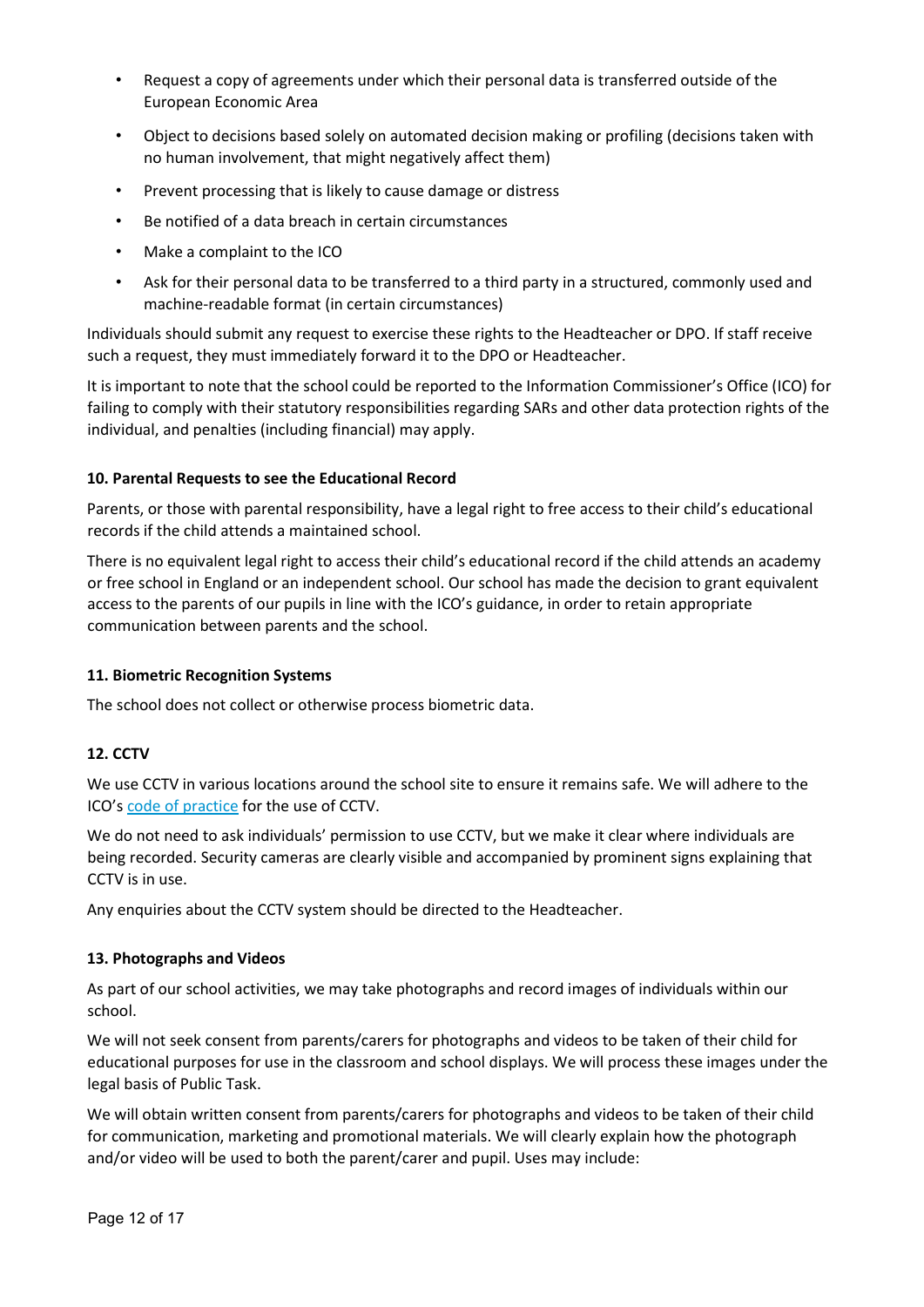- Within school on public area notice boards and in school magazines, brochures, newsletters, etc.
- $\Box$  Outside of school by external agencies such as the school photographer, newspapers, campaigns
- $\square$  Online on our school website or social media pages

Consent can be refused or withdrawn at any time. If consent is withdrawn, we will delete the photograph or video and not distribute it further.

When using photographs and videos in this way we will not usually accompany them with any other personal information about the child, to ensure they cannot be identified.

### 14. Data Protection by Design and Default

We will put measures in place to show that we have integrated data protection into all of our data processing activities, including:

- Appointing a suitably qualified DPO, and ensuring they have the necessary resources to fulfil their duties and maintain their expert knowledge
- Only processing personal data that is necessary for each specific purpose of processing, and always in line with the data protection principles set out in relevant data protection law (see section 6)
- Completing data protection impact assessments (DPIAs) where the school's processing of personal data presents a high risk to rights and freedoms of individuals, and when introducing new technologies (the DPO will advise on this process – see section 14.1)
- Integrating data protection into internal documents including this policy, any related policies and privacy notices
- Regularly training members of staff on data protection law, this policy, any related policies and any other data protection matters; we will also keep a record of attendance
- Regularly conducting reviews and audits to test our privacy measures and make sure we are compliant
- Maintaining records of our processing activities, including:
	- o For the benefit of data subjects, making available the name and contact details of our school and DPO and all information we are required to share about how we use and process their personal data (via our privacy notices)
	- $\circ$  For all personal data that we hold, maintaining an internal record of the type of data, data subject, how and why we are using the data, any third‐party recipients, how and why we are storing the data, retention periods and how we are keeping the data secure.

### 14.1 Data Protection Impact Assessments (DPIAs)

A Data Protection Impact Assessment (DPIA) is a process to help us identify and minimise the data protection risks of a project.

We will do a DPIA for processing that is likely to result in a high risk to individuals as well as any other major project which requires the processing of personal data.

It is vital that the DPIA is completed before processing is commenced to ensure that all risks are identified and mitigated as much as possible. Our DPIA will:

- describe the nature, scope, context, and purposes of the processing;
- assess necessity, proportionality, and compliance measures;
- identify and assess risks to individuals; and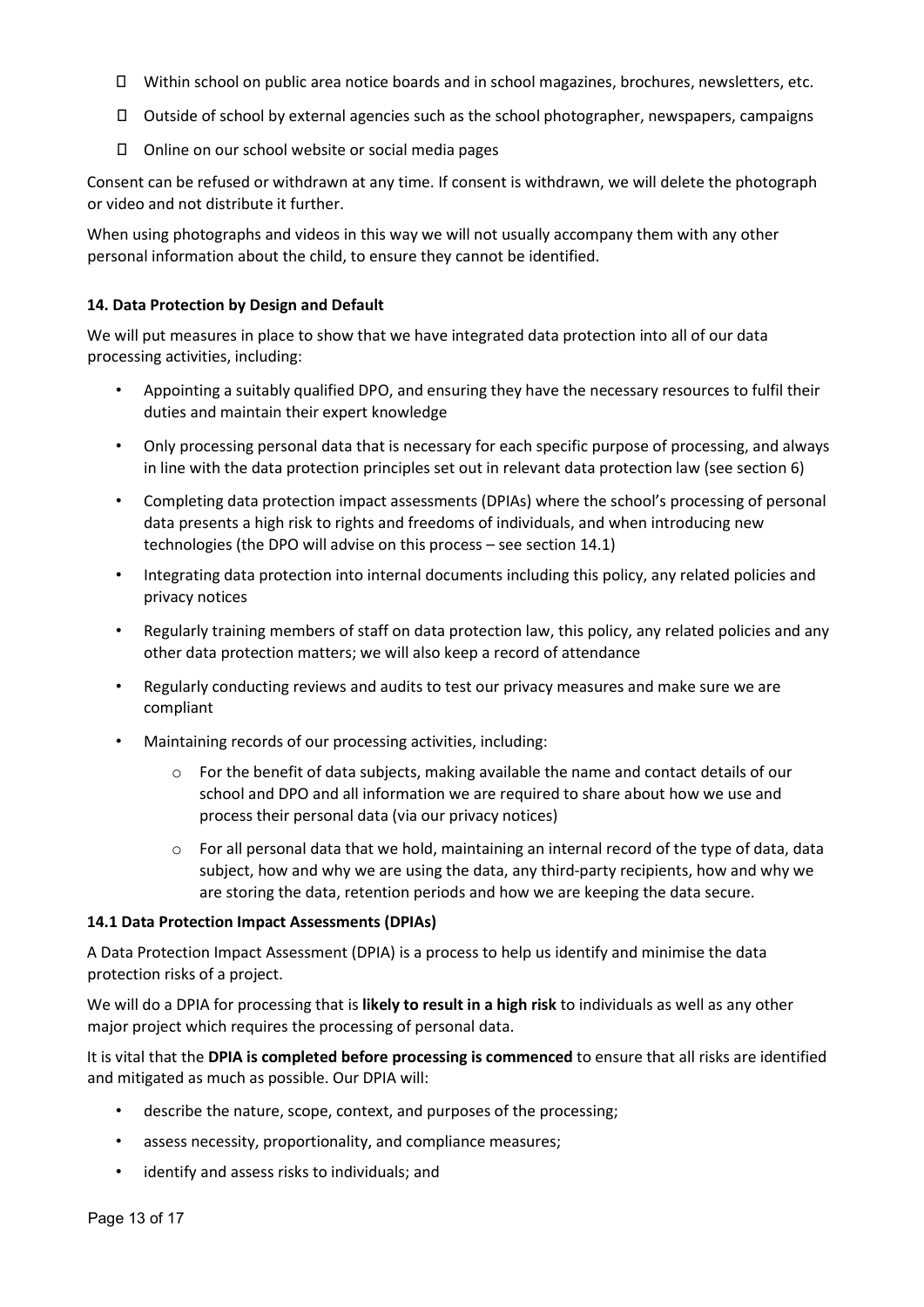• identify any additional measures to mitigate those risks.

To assess the level of risk, we will consider both the likelihood and the severity of any impact on individuals. High risk could result from either a high probability of some harm, or a lower possibility of serious harm.

We will consult our data protection officer (SchoolPro TLC Ltd) and, where appropriate, individuals and relevant experts. We may also need to consult with relevant processors.

If we identify a high risk that we cannot mitigate, we will consult the ICO before starting the processing.

We will implement the measures we identified from the DPIA, and integrate them into our policies, procedures, and practice.

### 15. Data Security and Storage of Records

We will protect personal data and keep it safe from unauthorised or unlawful access, alteration, processing or disclosure, and against accidental or unlawful loss, destruction or damage.

In particular:

- Paper-based records and portable electronic devices, such as laptops and hard drives that contain personal data are kept under lock and key when not in use
- Papers containing confidential personal data must not be left on office and classroom desks, on staffroom tables, pinned to notice/display boards, or left anywhere else where there is general access
- Where personal information needs to be taken off site, staff must follow the relevant school procedures and ensure all records and copies are returned to the school
- Passwords that are at least 8 characters long containing letters and numbers are used to access school computers, laptops and other electronic devices. Staff and pupils are reminded to change their passwords at regular intervals
- Encryption software is used to protect all portable devices and removable media, such as laptops and USB devices
- Staff, pupils or governors who store personal information on their personal devices are expected to follow the same security procedures as for school‐owned equipment (see our policy on acceptable use)
- Where we need to share personal data with a third party, we carry out due diligence and take reasonable steps to ensure it is stored securely and adequately protected (see section 8)

Lethbridge Primary school archive is maintained as a resource to help inspire and equip current staff and pupils to understand and appreciate issues of identity, belonging and shared heritage; to prompt memories of school‐life among many generations of Old Lethbridge Primary Schoolians; and to serve as a research resource for all interested in the history of Lethbridge Primary School and the community it serves

### 16. Disposal of Records

Personal data that is no longer needed will be disposed of securely. Personal data that has become inaccurate or out of date will also be disposed of securely, where we cannot or do not need to rectify or update it. This is with the exception of data that is retained in our school archive as described in section 15.

For example, we will shred or incinerate paper‐based records, and overwrite or delete electronic files. We may also use a third party to safely dispose of records on the school's behalf. If we do so, we will require the third party to provide sufficient guarantees that it complies with data protection law.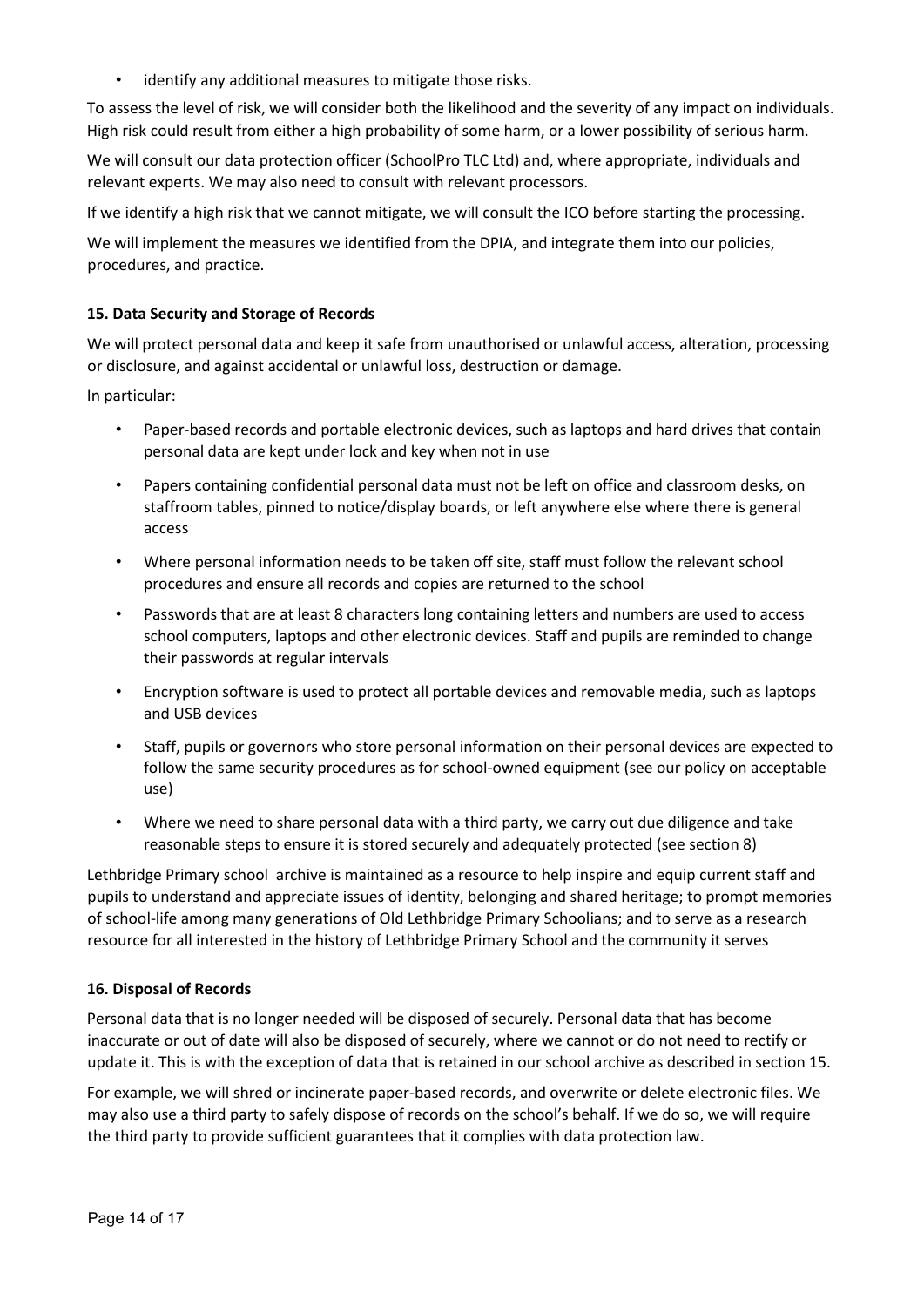### 17. Personal Data Breaches

The school will make all reasonable endeavours to ensure that there are no personal data breaches.

In the unlikely event of a suspected data breach, we will follow the procedure set out in appendix 1.

When appropriate, we will report the data breach to the ICO within 72 hours. Such breaches in a school context may include, but are not limited to:

- A non‐anonymised dataset being published on the school website which shows the exam results of pupils eligible for the pupil premium
- Safeguarding information being made available to an unauthorised person
- The theft of a school laptop containing non-encrypted personal data about pupils

It is important to note that the school could be reported to the Information Commissioner's Office (ICO) for high risk data breaches and penalties (including financial) may apply.

### 18. Training

All staff and governors are provided with data protection training as part of their induction process.

Data protection will also form part of continuing professional development, where changes to legislation, guidance or the school's processes make it necessary.

### 19. Monitoring Arrangements

This policy will be reviewed and updated every year and shared with the full governing board.

### Appendix 1: Personal Data Breach Procedure

This procedure is based on guidance on personal data breaches produced by the ICO.

- On finding or causing a breach, or potential breach, the staff member or data processor must immediately notify the Headteacher.
- The Headteacher will investigate the report, and determine whether a breach has occurred. To decide, the Headteacher will consider whether personal data has been accidentally or unlawfully:

o Lost o Stolen o Destroyed o Altered

- $\circ$  Disclosed or made available where it should not have been  $\circ$  Made available to unauthorised people
- The headteacher will seek advice from the DPO and alert the chair of governors
- The Headteacher will make all reasonable efforts to contain and minimise the impact of the breach, assisted by the DPO and relevant staff members or data processors where necessary. (Actions relevant to specific data types are set out at the end of this procedure)
- The DPO will assess the potential consequences, based on how serious they are, and how likely they are to happen based on the Headteacher investigation to advise the Headteacher further
- The DPO in conjunction with the Headteacher, will work out whether the breach must be reported to the ICO. This must be judged on a case‐by‐case basis. To decide, the DPO will consider whether the breach is likely to negatively affect people's rights and freedoms, and cause them any physical, material or non‐material damage (e.g. emotional distress), including through: o Loss of control over their data  $\circ$  Discrimination  $\circ$  Identify theft or fraud  $\circ$  Financial loss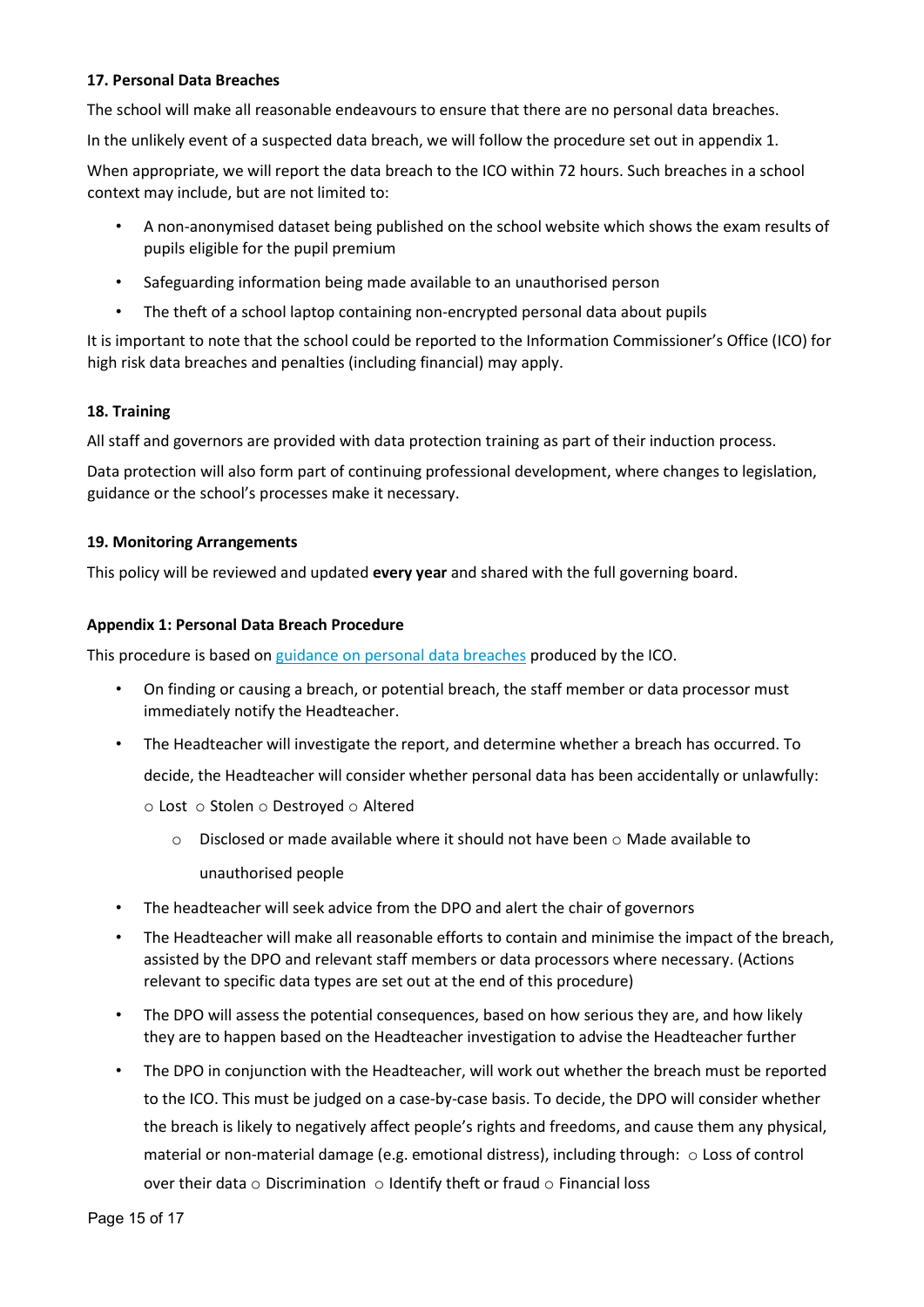- $\circ$  Unauthorised reversal of pseudonymisation (for example, key-coding)  $\circ$  Damage to reputation  $\circ$  Loss of confidentiality
- o Any other significant economic or social disadvantage to the individual(s) concerned If it's likely that there will be a risk to people's rights and freedoms, the DPO will notify the ICO.
- The Headteacher will document the decision (either way), in case it is challenged at a later date by the ICO or an individual affected by the breach. Documented decisions are stored in the Breach‐Log document in electronic format.
- Where the ICO must be notified, the DPO or Headteacher will do this via the 'report a breach' page of the ICO website. As required, the report will set out:  $\circ$  A description of the nature of the personal data breach including, where possible:
	- The categories and approximate number of individuals concerned
	- The categories and approximate number of personal data records

concerned o The name and contact details of the DPO

- o A description of the likely consequences of the personal data breach
- $\circ$  A description of the measures that have been, or will be taken, to deal with the breach and mitigate any possible adverse effects on the individual(s) concerned
- If all the above details are not yet known, the School will report as much as they can within 72 hours. The report will explain that there is a delay, the reasons why, and when the they expect to have further information. The Headteacher or DPO will submit the remaining information as soon as possible
- Lethbridge Primary School will also assess the risk to individuals, again based on the severity and likelihood of potential or actual impact. If the risk is high, the School will promptly inform, in writing, all individuals whose personal data has been breached. This notification will set out: o The name and contact details of the DPO
	- o A description of the likely consequences of the personal data breach
	- $\circ$  A description of the measures that have been, or will be, taken to deal with the data breach and mitigate any possible adverse effects on the individual(s) concerned
- The School will notify any relevant third parties who can help mitigate the loss to individuals for example, the police, insurers, banks or credit card companies
- The School will document each breach, irrespective of whether it is reported to the ICO. For each breach, this record will include the: o Facts and cause o Effects
	- $\circ$  Action taken to contain it and ensure it does not happen again (such as establishing more robust processes or providing further training for individuals)

Records of all breaches will be stored are in the Breach‐Log document in electronic format.

• The DPO and headteacher will review what happened and how it can be stopped from happening again. This will happen as soon as reasonably possible

# Actions to Minimise the Impact of Data Breaches

An example of the actions we will take to mitigate the impact of a data breach are set out below, focusing especially on a breach involving particularly risky or sensitive information. We will review the effectiveness of these actions and amend them as necessary after any data breach.